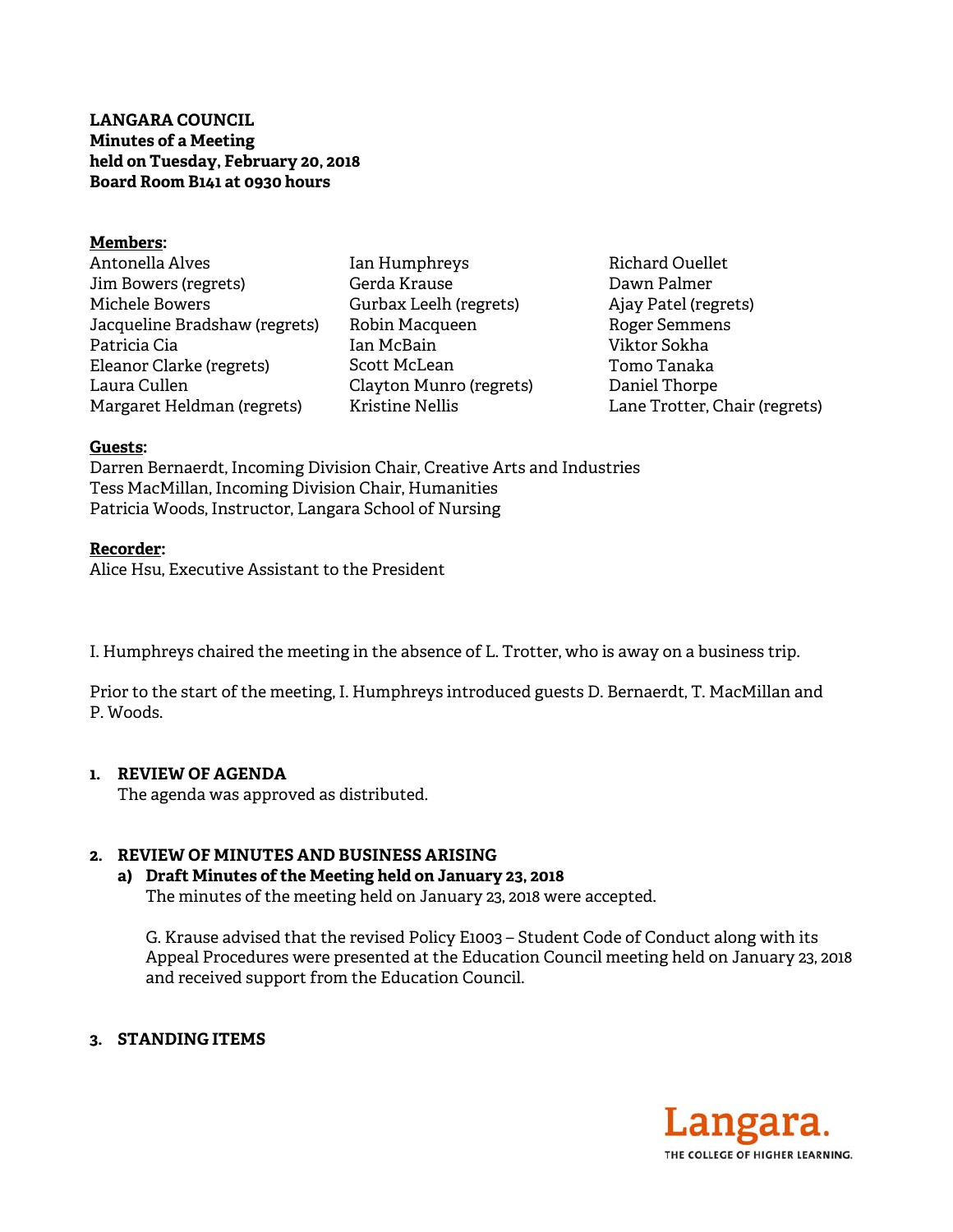## **a) ERP Update**

V. Sokha advised that the Negotiated Request for Proposal (NRFP) was closed on January 31, 2018 and the responses received by the deadline have all passed the mandatory requirements evaluation. The Evaluation Committee, comprised of five groups (Student & Academic, Finance, HR/Payroll, Qualifications and Experience, and Financial Proposals) and over 50 people in total, had their orientation session in early February, and each group will have their kick-off session this week. The project remains on schedule and next steps include completing rated requirements evaluation by March 21<sup>st</sup> and shortlist by March 29<sup>th</sup>, 2018.

V. Sokha also advised that the ERP Task Force will be hosting ERP Lunch and Learn sessions on February 27<sup>th</sup> and February 28<sup>th</sup>, 2018 to provide an opportunity for employees to learn about this project, its working timeline, and how it will benefit students and employees in the future.

# **b) IT Update**

V. Sokha advised that the HR Year End and T2202A form updates have both been deployed to production, and T4 slips are now available on the Self-Service Banner for all employees to download. He also advised that IT continues to work on the software for managing the new photo ID cards to be used for printing and door access. IT expects to start deploying the new ID cards in early March 2018.

Discussions ensued and members' questions were answered.

# **4. CURRICULUM ITEMS**

## **a) Education Council Meeting held on December 19, 2017**

G. Krause referred to the summary report attached to the agenda for the Education Council meeting held on December 19, 2017 and highlighted the following:

- Social Service Worker Department created a new Diploma in Gerontology and many new courses for the program.
- Health Sciences Department created a new course HSCI 1195 Human Biology of Aging for the new Diploma in Gerontology program.
- Financial Management & Business Computer Department created three new courses for the Certificate in Advanced Accounting.
- Continuing Studies discontinued its Introduction to Engineering in BC program due to low enrolment.

The Education Council summary report for December 19, 2017 was received for information.

## **b) Education Council Meeting held on January 23, 2018**

G. Krause referred to the summary report attached to the agenda for the Education Council meeting held on January 23, 2018 and highlighted the following: